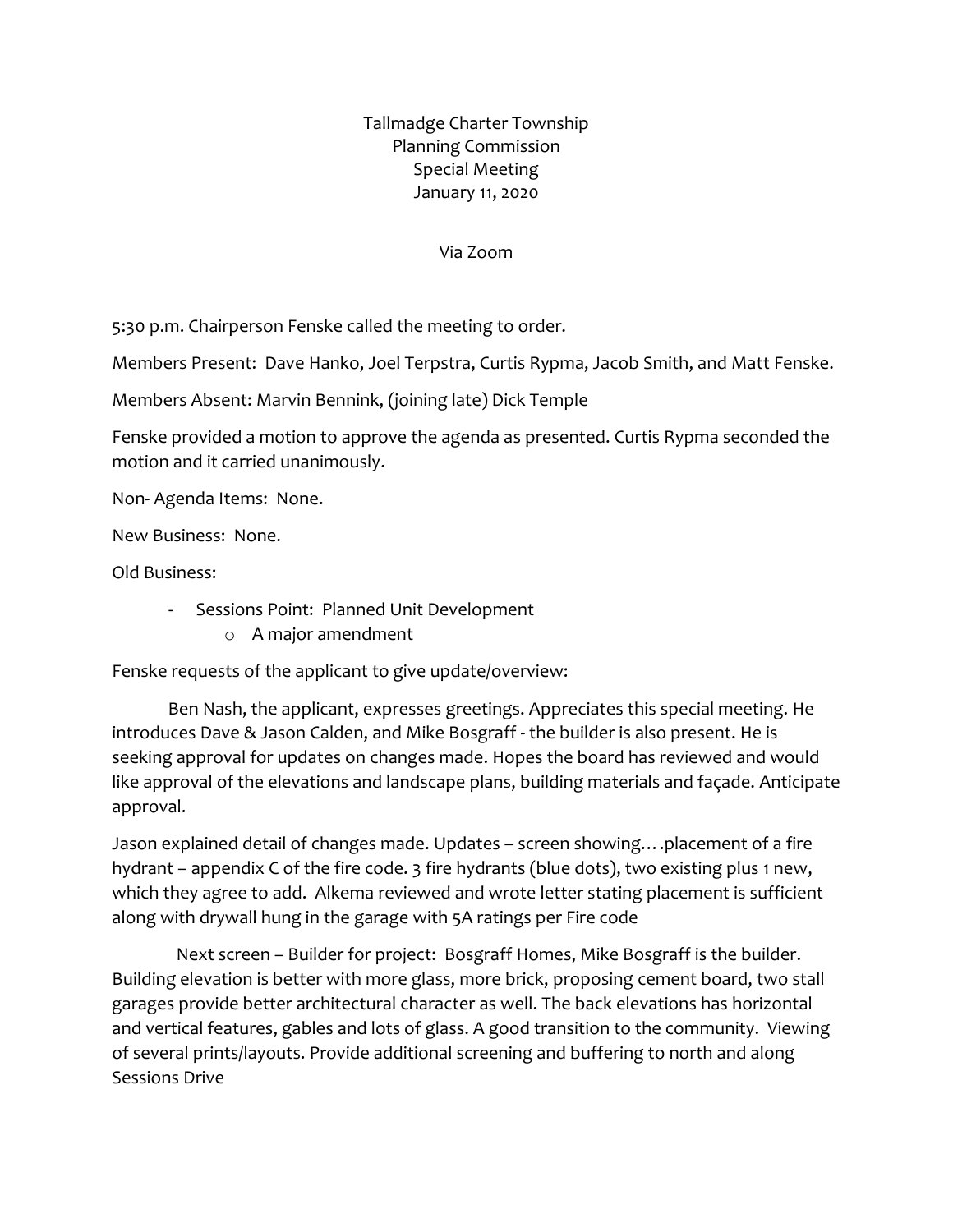To the north 5 pines tree and berm. Also, additional conifer trees along the side elevations - 11 more - along Sessions, this provides a breakup of the façade. Along with deciduous trees that were originally part of the project. Also states that there is a 3 ft berm under the pine trees.

Landscaping plan for the units – designed H&K Landscaping. Set up to accommodate all building types -- 2 plex, 3plex and 4 plex buildings. Tree for each front, and screening for the back side.

Fenske – agrees things look different

Questions/Comments from Planning Commissioners:

Q. 1 – From applicant to Terpstra – does this comply what the board is looking for?

A – from Terpstra – agrees that this revision looks like what the board looking form

New Member Joining – Temple is now present. (5:45pm)

Q. 2 Fenske -- re: letter from Alkema – indicates that only 1 extra hydrate is needed if proper building materials are used to the 5A standard. Answer from Applicant: Yes, that is the understanding and in agreement with builder to use that standard.

Q. 3 Terpstra – Board was concerned with the original Landscaping plans – the new plans looks like they are sufficient for the board concerns

Discussion regarding the referral to motion on Oct  $6<sup>th</sup>$  – to recommend to the township board. Would like to take this update to the board.

Public comment:

Marie Schmitt: Board president for Sessions Point: Did a survey of what the residents would like b/c they have to live with this and this is not what they would like. Concern with traffic concerns. April traffic test was done during COVID, and feels it not accurate representation.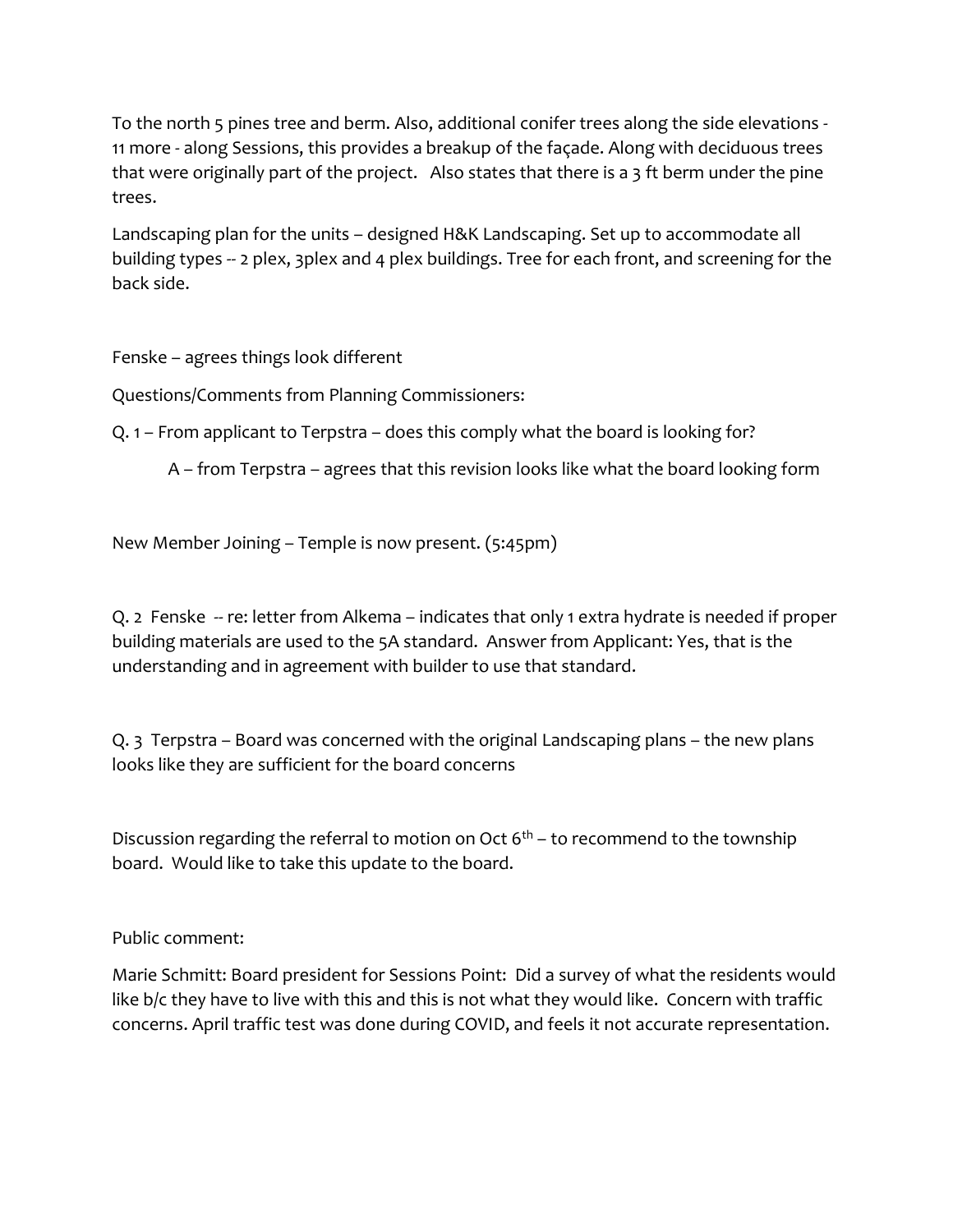Colin Yonkers: 11425 Ivy Grove W – Board Member for Sessions Point. What is SQ ft variance be for that? Wondering about the seller are they providing a higher sq value, what this price point for those layouts?

Drew Burrsma: purchased home recently. Concerned with additional traffic due to additional units. Expressing his objection or dislike to these units being built.

Resident #4. (Missed Name) – 1178 Sessions Drive. Agrees with Drew's comments. Expressing his objection to these units being built.

Chairman thanks folks for public comment. Closes that portion of the meeting.

Discussion regarding a prior month motion.

Greg Ransford: Shared view of 19 conditions for original motion and reads them.

Bultje and Chairman agree with Ransford to Remove Conditions 15 & 16.

Remove the old plans on pages 1 & 2 and replace with updated plans.

Jason: Condition #9 – clarification of timing of placing of trees Lots 2 & 7. Need to be placed after time of construction of structure is complete, prior to occupancy. Update to end of permit, rather than beginning of permit.

Temple: is the intent of this project to be a phased construction? Applicant answer: Hope to build entire phase 1 with in a 12-24month build. Wants a phase started and completed.

Bultje: Question regarding page 3 C6 on the resolution – regarding private water and septic – update that to public water & sewer.

Terpstra motioned to approve and recommend this to the full board. He recommends to adopt the revised resolution based on the October  $6<sup>th</sup>$  resolution. With updated docs to be reflected on pages 1 & 2 with one presented that this meeting, public water & sewer, updated of language of conditions #9, elimination of conditions 15 & 16 due to irrelevance.

Motion was supported by Rypma and a roll call vote was taken:

- Temple Yes
- Hanko Yes
- Smith Yes
- Terpstra Yes
- Rypma Yes
- Fenske Yes